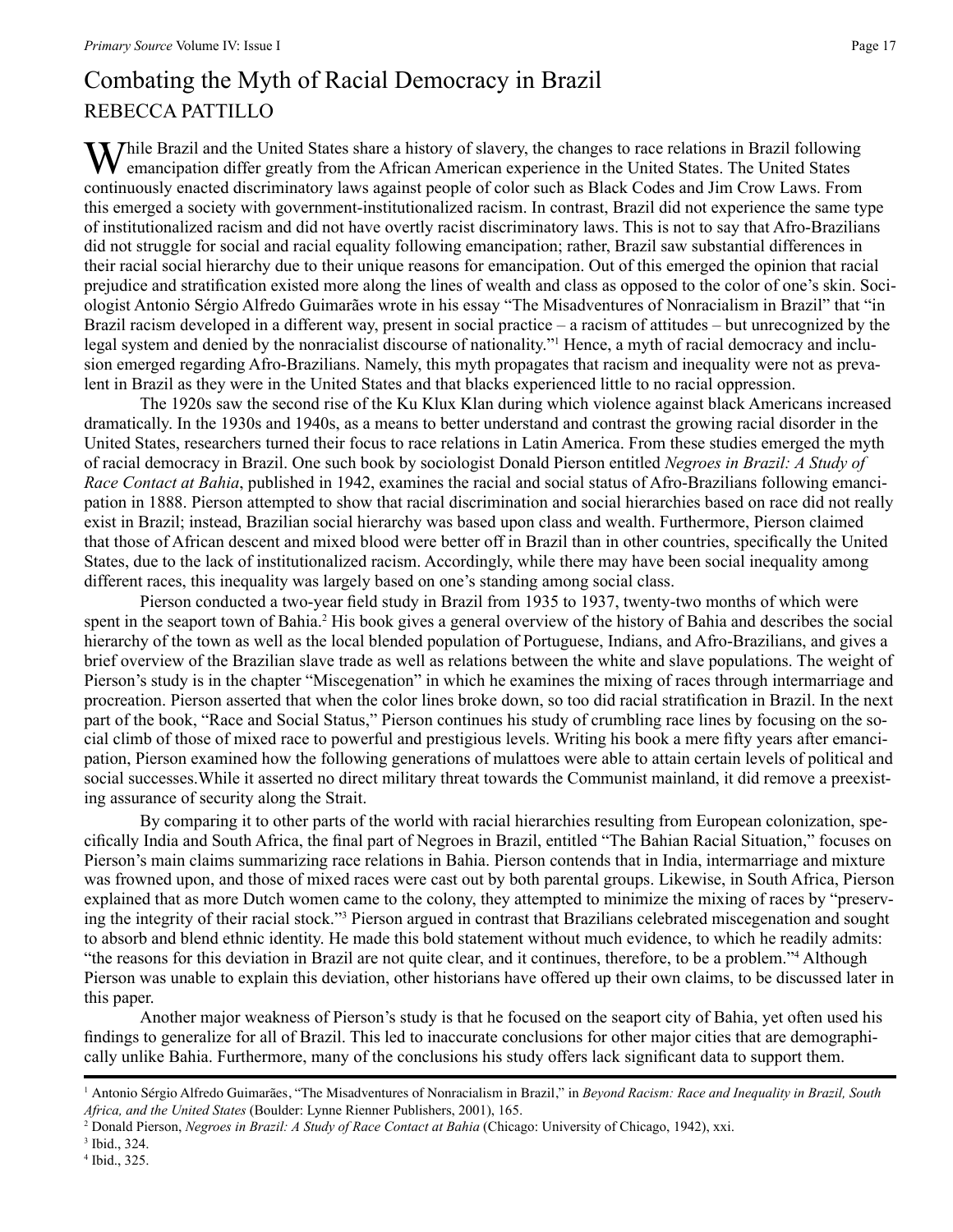## *Primary Source* Volume IV: Issue I Page 18

Pierson often makes claims and then goes on to contradict them. For instance, while he believed that racial prejudice is far less prevalent than class prejudice, especially in comparison to the United States, he stated that this does not mean that racial prejudice did not exist at all in Brazil.<sup>5</sup> However, he then goes on to claim that racial identity has little influence on Brazil's social and governmental institution, and that racial prejudice is an individual problem, not a societal one. He goes on to claim that a major reason for Brazil's lack of racial stratification is due to its desire and success at assimilation and acculturation. Yet he fails to provide much corroborative evidence as to why this took place.

The 1950s saw an even greater interest in Brazil as an example of harmonious race relations. The hope was that if other countries could understand the unique racial democracy of Brazil, then they could improve their own strained racial situations. The United Nations Educational, Scientific, and Cultural Organization (UNESCO) gathered a team of historians, anthropologists, and sociologists to conduct an in-depth and comprehensive study of race relations in Brazil in 1951. Marcos Chor Maio's article "UNESCO and the Study of Race Relations in Brazil: Regional or National Issue?" in the *Latin American Research Review* looks at this study in detail and how the initial UNESCO proposal sought to showcase Brazil's supposedly harmonious racial relations by studying three major Brazilian cities: Bahia, São Paulo, and Rio de Janeiro.<sup>6</sup>

Maio's article is a thorough and extensive historiography of race relations in Brazil from the early nineteenth century to the 1950s. Maio stated, "the belief in Brazil as an exemplar in race relations dated back to the nineteenth century, when reports from travelers, scientists, journalists, and politicians from Europe and the United States registered surprise at the peaceful coexistence in Brazil among whites, blacks, and natives."7 Specifically, from the 1920s to the 1940s a more positive view of a "racial paradise" emerged and "relations between blacks and whites in Brazil came to be perceived instead as an indicator of tolerance and harmony" and the idea of a Brazilian racial democracy became "an ideological cornerstone of racial integration."8 Due to this reputation, UNESCO and fellow scholars looked to Brazil as an example of racial democracy and desired to emulate it through understanding the history of Brazilian race relations.

Maio went on to discuss the findings of the report, which advanced ideas that were aligned with Pierson's notion that true discrimination was based upon social hierarchy, not the color of one's skin. However, the report also showed that social mobility was much more difficult among the colored peoples of Brazil. Afro-Brazilians were generally of a lower, poorer class and opportunities to advance socially were scarce. The UNESCO study showed that non-biological qualities such as class, education, and status affected racial classifications, showing that racial democracy in Brazil was not as simple and firm as previously thought.<sup>9</sup> Maio asserted that the UNESCO research findings "did not deny the importance of the myth of racial democracy. Rather, they revealed the tensions between the myth and the Brazilian style of racism."10 Thus, while Brazil was seen as a country that is relatively harmonious when it comes to race relations this does not mean it is without any color prejudice. Yet, the general consciousness of Brazil as a racial democracy, an idea promoted by foreigners and Brazilians alike, was not altered.

The 1960s saw an increase in black activism in the United States and consequently the study of slavery began to focus more on the individual experiences of slaves, rather than just the institution of slavery. Many historical studies had previously ignored the complex implications that the institution of slavery, abolition, and the subsequent African American struggles had on American society as a whole. Consequently, many historical studies of this time looked at comparative studies between the United States and other former slave colonies where scholars felt little racial prejudice was experienced. Brazil was a natural and obvious choice to use as comparison, due to its supposed racial democracy.

One such study by Carl N. Deglar entitled *Neither Black nor White: Slavery and Race Relations in Brazil and the United States*, published in 1971, sought to compare race relations in Brazil and the United States in order to better understand race relations, specifically why and how they differed. Deglar's study of race relations in Brazil challenged the Brazilian myth that people of color did not experience severe racial discrimination by taking on the popular theory proposed by historian and sociologist Frank Tannenbaum in his 1947 book *Slave and Citizen*. Tannenbaum made the claim that the lack of racial prejudice in Brazil was due to the institutional differences of slavery as compared to the United States. Tannenbaum alleged that a major difference between slavery in the United States and Brazil was that there never emerged a racist defense of slavery in Brazil. This led to a society with less racial discrimination than the United States; however, Brazil was not free from prejudice. Deglar pointed out that race relations and class

<sup>5</sup> Pierson, *Negroes in Brazil*, 328.

<sup>6</sup> Marcos Chor Maio, "UNESCO and the Study of Race Relations in Brazil: Regional or National Issue?" *Latin American Research Review* 36 no. 2 (2001): 120.

<sup>7</sup> Ibid.

<sup>8</sup> Ibid.

<sup>9</sup> Ibid., 134.

 $10$  Ibid.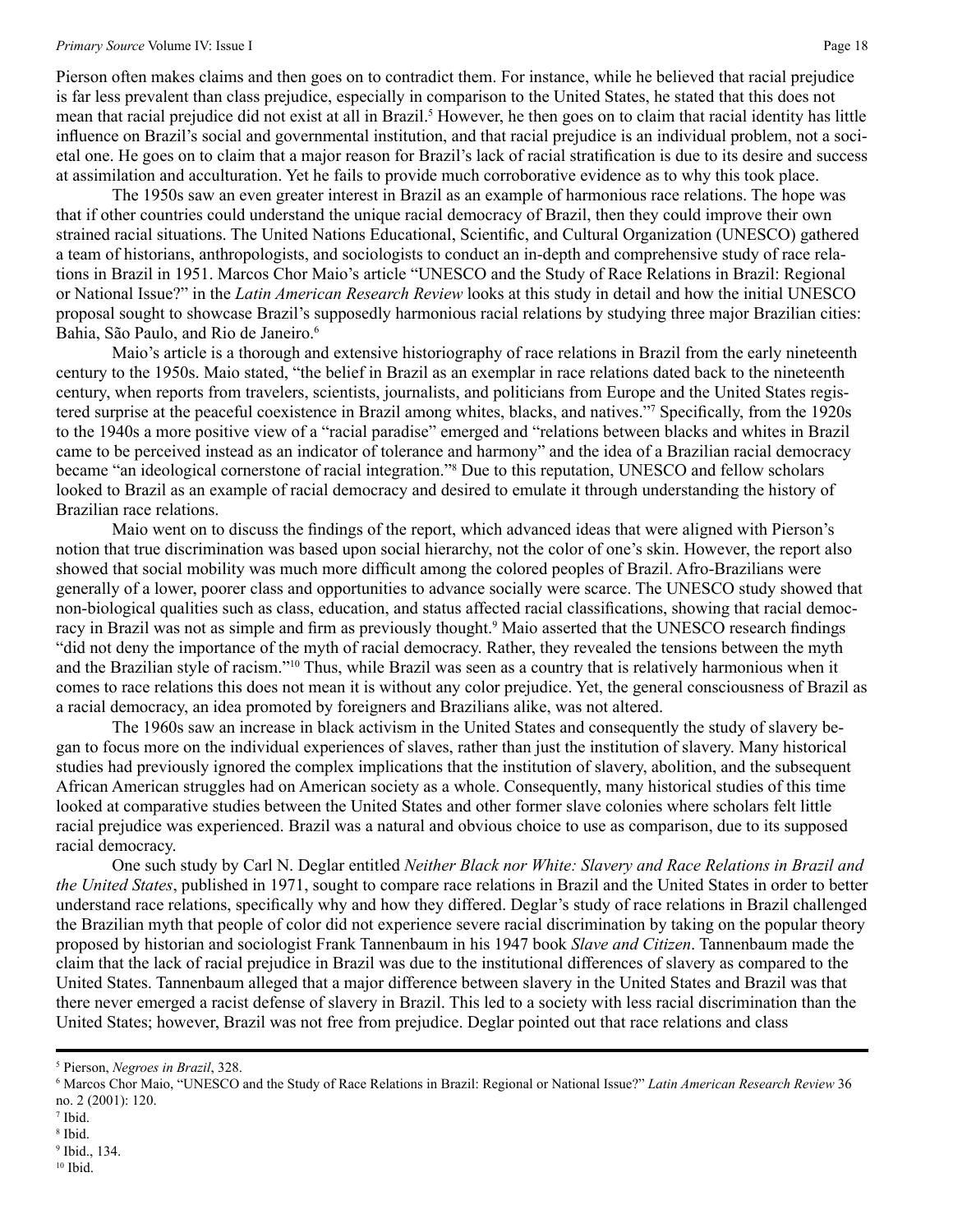standing are intricately linked in Brazil. The most important factors in determining a citizen's privileges were their wealth and class, as opposed to race. While race does play a role in national identity and upward movement, the influence of wealth is far more integral to inclusion in dominant society.

Deglar relied heavily on previous historiographical studies of Brazil and most of his book is spent discrediting claims of racial democracy put forth by other historians and sociologists. Deglar not only denounced the idea of Brazilian racial democracy, but also discredited the idea put forth by Tannenbaum by presenting an alternative thesis for the differences in racial prejudice between the United States and Brazil. Deglar claimed, "The key that unlocks the puzzle of the differences in race relations in Brazil and the United States is the mulatto escape hatch."11 In the United States if you contain "one drop" of African ancestry, you are considered black. According to Deglar:

In Brazil, as in Latin America in general, this simple, biological definition of the Negro never developed. Instead, a special place was reserved for the mixed blood – the mulatto – a development that opened up much wider possibilities for social mobility.12

In Brazil, the mulatto was an entirely different racial group; thus, Brazil was a multiracial country, while the United States was biracial.13 Mulattoes existed in much greater numbers in Brazil, and due to this unique definition of a separate mulatto race, they were able to achieve social mobility. Those in the United States who perceived Brazil as a racial democracy at times failed to realize that mobility is reserved for those of mixed race, people who otherwise would be classified as black in the United States due to the "one drop" rule. When Americans saw mulattoes who were achieving social mobility as black, they were using the American definition, failing to see the separate black and mulatto identities in Brazil.

Although Deglar made striking claims and his "mulatto escape hatch" theory is supported with contextual evidence, his final argument is somewhat pessimistic and defeatist: "The evidence presented here can only make the achievement of full racial equality seem more difficult than many may now anticipate…some people may even conclude that equality is illusory."14 Deglar asserted that the United States might never be able to achieve racial equality, especially if it does not happen in Brazil, where institutionalized racial discrimination barely exists. Rather, racial discrimination is more ambiguous and informal in Brazil, leading to the emergence of the myth of racial democracy. Additionally, writing the book with a specific agenda in mind, especially considering it was written during the Civil Rights movement, Deglar's objectivity was perhaps too rooted in his own time period. George M. Fredrickson commented on this type of problem among historical studies in the introduction to *Beyond Racism: Race and Inequality in Brazil, South Africa, and the United States*:

Like all history, comparative history is influenced by the location of the historian in time and space. When Americans write about race in Brazil or South Africa, even if they do not make explicit comparisons with the United States, their work often searches implicitly for analogies or contrasts with the current state of black-white relations in their own country… To varying degrees, it reflects current interests and ideologies in its search for a 'usable past.'15

This anachronistic approach to historical and sociological studies, specifically as it relates to race, may lead to incorrect or problematic conclusions. This is not to say that these conclusions are without merit, but rather that one must look at the study's contemporary political and social environment to determine how a possible bias might have evolved.

A rather unique study on the myth of racial democracy is Kim Butler's 1998 book *Freedoms Given, Freedoms Won: Afro-Brazilians in Post-Abolition São Paulo and Salvador.* Butler did a comparative study of Afro-Brazilians in São Paolo and Salvador from 1880 to 1930. By comparing a city with a large black population to one with a small black population, Butler was able to define how racial, social, and political involvement (or lack thereof) formed black identity following abolition. What makes Butler's study unique is her use of sources that lends itself to a comprehensive and alternative approach to the topic of racial democracy. She placed a heavy emphasis on oral histories through interviews with surviving activists and examined neighborhood census records to point out local segregation and stratification. Butler also studied black activism newspapers from the early 1900s to 1930s, as well as records of black

<sup>&</sup>lt;sup>11</sup> Maio, "UNESCO and the Study of Race Relations in Brazil," 224.

<sup>12</sup> Ibid., 203.

<sup>13</sup> Ibid.

<sup>&</sup>lt;sup>14</sup> Ibid., xii.

<sup>&</sup>lt;sup>15</sup> George M. Fredrickson, "Race and Racism in Historical Perspective: Comparing the United States, South Africa, and Brazil," in *Beyond Racism: Race and Inequality in Brazil, South Africa, and the United States.* (Boulder: Lynne Rienner Publishers, 2001), 1.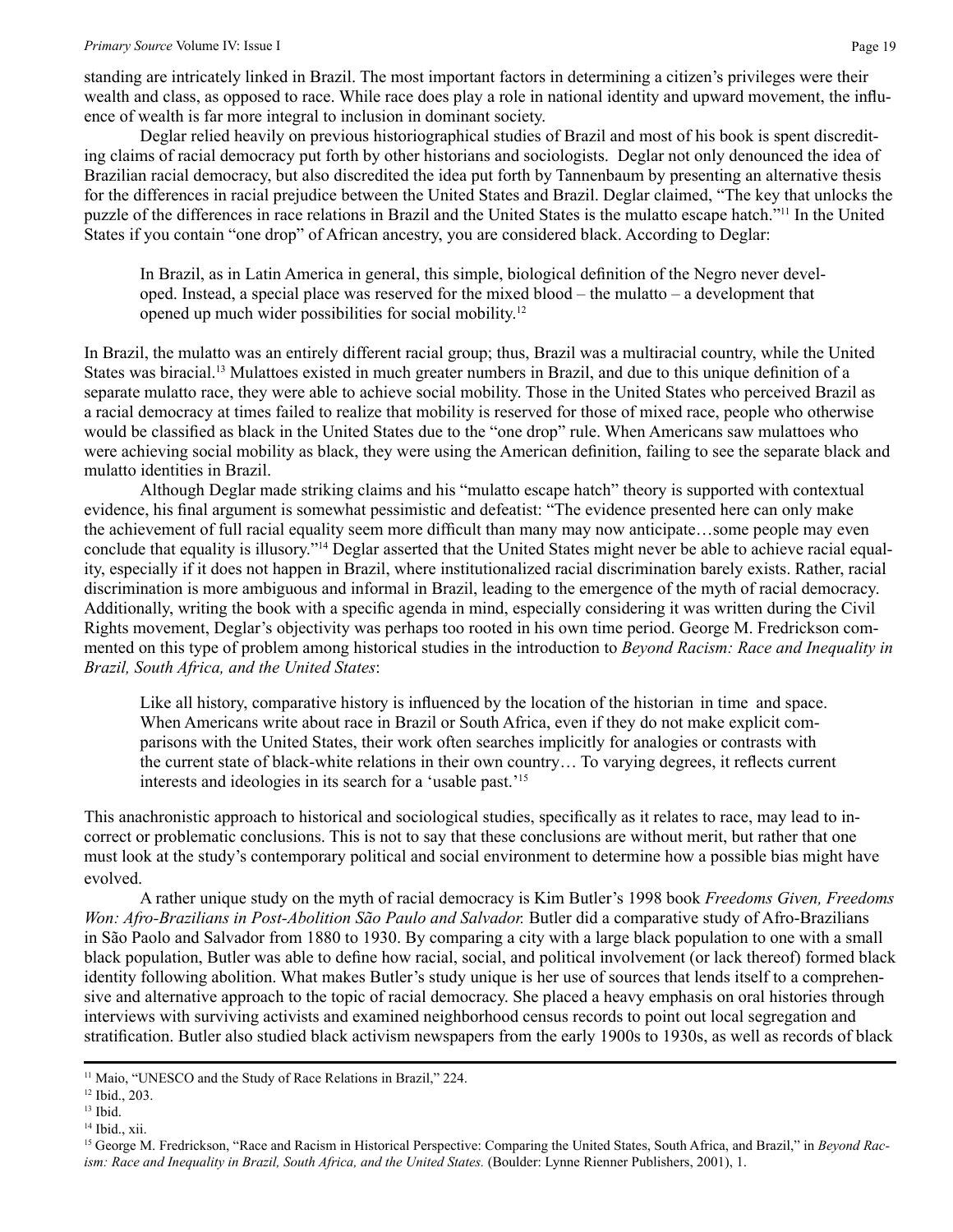brotherhood societies. The emergence of these black activist societies contradicted the notion that Afro-Brazilians did not feel marginalized or discriminated against. Thus, the idea of a racial democracy begins to break down.

Butler studied two separate areas of Brazil, yet she did not over generalize in the way that Pierson did. She effectively maintained a difference between the areas studied and was specific when making claims regarding one or the other. Through her use of oral histories, which are often overlooked in historical research, Butler brought a personal Brazilian voice to her study. Furthermore, her introduction is especially strong. She discussed the challenges of a racial history of Brazil because race began to disappear from census and other statistical records after emancipation in 1888.16 This lack of race on census records, some have argued, is evidence that a citizen's race was not important, which works to further perpetuate the idea of a racial democracy in Brazil.

Butler maintained that Afro-Brazilians fell into the following three categories: integrationists, alternative integrationists, and separatists. Those who wished to become active members of the political realm in order to forge a place in mainstream society were integrationists. Conversely, alternative integrationists wanted political representation while maintaining their black identity. Lastly, separatists wished to detach themselves from the mainstream and form their own black communities.17 By examining black activism of the early twentieth century, Butler demonstrated that racial inequality was prevalent and how some Afro-Brazilians fought against it. Butler further discussed how class discrimination coincides with racial discrimination and thus cannot be portrayed as two separate issues as had been done in previous scholarship. Regarding the emergence of distinct racial identities, Butler wrote:

Elites [wealthy whites] were taking advantage of the malleability of ethnicity and using it as a strategy to protect the insularity of their group. Afro-Brazilians also began to manipulate imposed identities as a strategy of their own. Discrimination against Afro-Brazilians as 'blacks' or 'Africans' provided them with both common cause for protest and a collective identity that would foster ethnic solidar $itv.<sup>18</sup>$ 

Butler demonstrated that Brazil's reputation as a functioning racial democracy was not shared by all Afro-Brazilians, many of whom who sought to carve out specific political identities. Had these groups not felt marginalized they would seemingly not have worked together to form organizations, such as the Frente Negra Brasileira (Black Brazilian Front), to improve their social and political standing.

Perhaps the most effective and convincing study on Brazil and the myth of racial democracy lies in a series of essays from the 2001 book *Beyond Racism: Race and Inequality in Brazil, South Africa, and the United States*. Similar to previous studies, it looks at racism and social hierarchy as a symbiotic relationship, rather than two independent issues. An essay in the book, "Dance of Deception: A Reading of Race Relations in Brazil" by Abdias do Nascimento and Elisa Larkin Nascimento, provided substantial and solid statistical evidence to prove that Brazil is not the racial paradise it and others perceive it to be. The authors write, "Traditionally, analysts have been so enamored of the idea of harmony among races in Brazil as to largely ignore racial inequalities."19 This essay effectively pointed out racial inequalities through the use of statistical data.

Recall that Pierson was unable to account for the deviation among miscegenation and intermarriage following emancipation, but Nascimento and Larkin Nascimento made a claim that Pierson admittedly could not explain. Immediately following emancipation in 1888, blacks far outnumbered the white population (6.1 million blacks to 3.7 million whites) and the white elite sought ways to decrease the black population of Brazil.20 "Abolition brought panic to the ruling elite, which hurried to set about constructing public policies aimed at rubbing out the 'black stain' and 'purifying the nation's racial stock.'"21 These policies that encouraged European immigration and miscegenation were not as direct as the Jim Crow laws and Black Codes of the United States that visibly suppressed and marginalized African Americans. Rather, they were covertly aimed to decrease the population gap between blacks and whites in Brazil. Pro-immigration policy can be seen as its own form of institutionalized racism, although it is in no way as damaging as what African Americans experienced in the United States by way of legalized segregation, coerced labor systems, and often judicially ignored violent hate crimes.

Unfortunately, the authors' most significant and condemning claim lacks sufficient corroborative evidence. When seeking out the added quotes of "black stain" and "purifying the nation's racial stock," one sees that they are

<sup>&</sup>lt;sup>16</sup> Kim Butler, *Freedoms Given, Freedoms Won: Afro-Brazilians in Post-Abolition São Paulo and Salvador* (New Brunswick, NJ: Rutgers University Press, 1998), 9.

<sup>17</sup> Ibid., 63-64.

<sup>18</sup> Ibid., 218.

<sup>19</sup> Abdias do Nascimento and Elisa Larkin Nascimento, "Dance of Deception: A Reading of Race Relations in Brazil" in *Beyond Racism: Race and Inequality in Brazil, South Africa, and the United States* (Boulder: Lynne Rienner Publishers, 2001), 111.

<sup>20</sup> Ibid., 113. 21 Ibid., 121.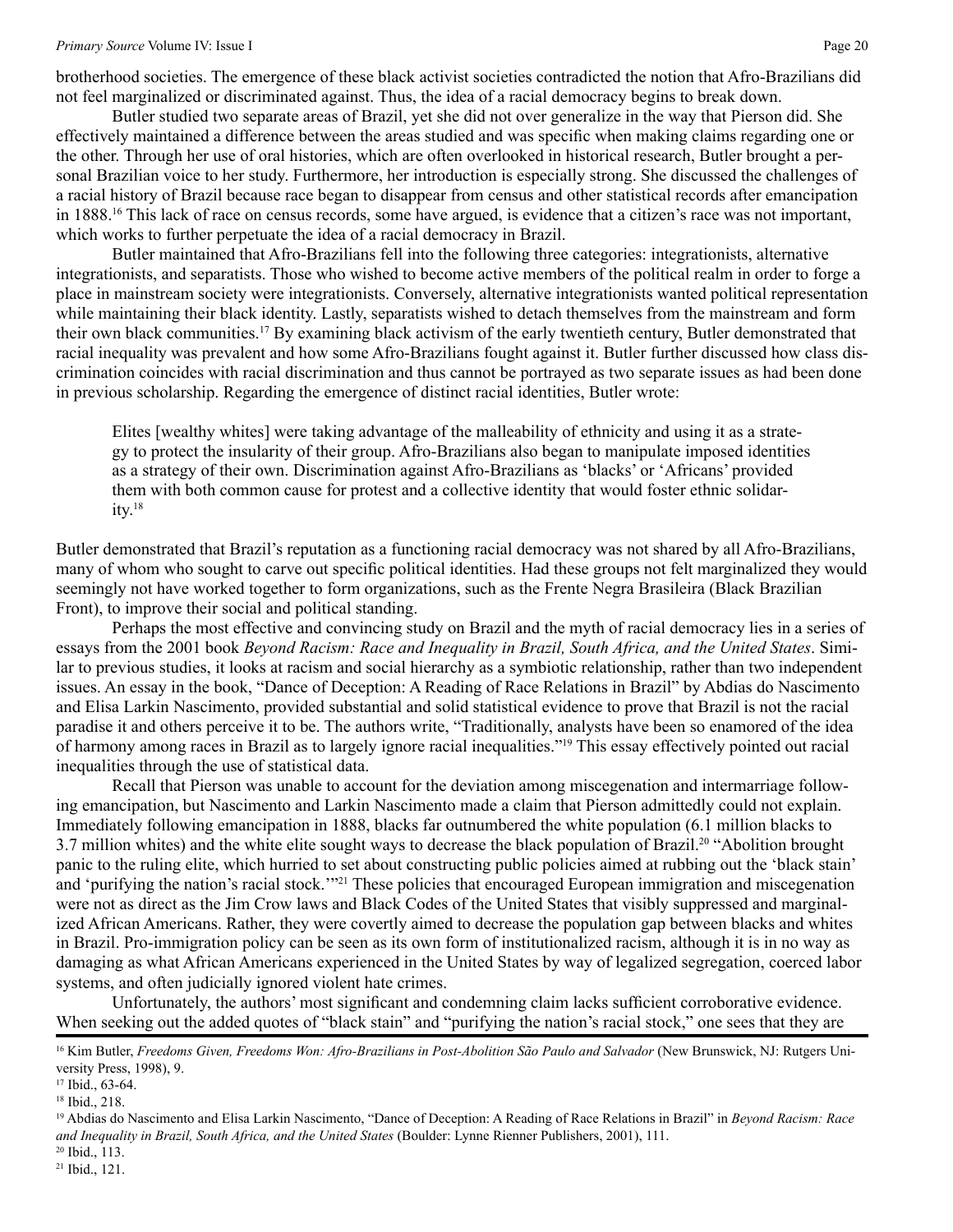## *Primary Source* Volume IV: Issue I Page 21

quoting a 1672 document and a nineteenth-century work by a Cuban historian, making them seem largely out of context. This is not to say that all of their evidence and sources are lacking; on the contrary, their essay provides extremely in-depth statistical evidence. Rather than focusing on Brazil in the past (such as Butler, Pierson, and Deglar), the authors pointed out the current disparities among Afro-Brazilians by looking at different statistical sources on income, education, and living conditions. Specifically, they examined census records to look at race, as well as economic studies to observe how wealth is unequally distributed, leading to severe class stratification between elite and poor. These statistical reports showed that white Brazilians are far better off in terms of wealth, education, health, and general living conditions. Afro-Brazilians are among the poorest and under-educated in Brazilian society, demonstrating that race and class are interwoven  $22$ 

The final sections of Nascimento and Larkin Nascimento's essay discuss the national policies put into place beginning in the late 1980s to help alleviate the great divide between the poor and wealthy, specifically aimed at the poor Afro-Brazilian population. These policies are a reluctant admittance to the idea that Brazil could no longer cling to its national identity of a racial democracy "that has acted as a smoke screen to mask very stark racial inequities."23 Nascimento and Larkin Nascimento also touched upon the lack of a widespread political activist movement: "in contrast to the United States and South Africa, where explicit racial oppression gave legitimacy to black peoples' organized struggles, the racial-democracy ideology deprives the dominated population of its base for collective self-defense and self-uplifting."24 In other words, the lack of a large political civil rights movement in Brazil is not proof that racial democracy exists, rather that the need for such movements was not felt as strongly due to the lack of explicit government sanctioned discrimination. While Butler pointed to some political black activism early in the nineteenth century, it was short lived and failed to accomplish drastic changes among Brazil's black population and their class standing. Furthermore, maintaining the idea of racial democracy in Brazil worked to preserve the status quo of the majority of Afro-Brazilians belonging to the lowest class, resulting in a subversive form of racism.

The issue of racial democracy in Brazil has been a thoroughly studied and debated topic. Through all of the research, it can be asserted that while there may not necessarily be government-institutionalized racial discrimination in Brazil, this does not mean that racial prejudice does not exist. While it is true that there were no laws to suppress blacks (such as the Jim Crow laws of the United States), the government enacted subversive policies in an attempt to control the newly freed black population. Frederickson wrote in the introduction to *Beyond Racism*, "the Brazilian state sought to 'whiten' its population after the end of slavery by the encouragement of European immigration but did not extol race purity and seek to promote it by banning intermarriage and regulating interracial social contacts as did many of the North American colonies or states."25 These policies were not as harsh or detrimental to the Afro-Brazilian population as the obviously discriminatory policies of the United States, but rather they set the ground work for a country where blacks still struggled for social and political equality by fostering the development of mulattos through miscegenation and a strict social hierarchy based on wealth and class. Frederickson continues:

Currently the insistence of some conservatives that racism has ended in the United States, thus making affirmative action unnecessary, may be performing a function similar to the myth of 'racial democracy' in Brazil. Denying racial prejudice and discrimination when they in fact exist is sometimes called 'the new racism' in the United States. In Brazil, it might be better described as the same old racism.26

Consequently, racial stratification and discrimination was just as widespread in Brazil as it was in the United States, although it manifested in alternative ways. These less obvious manifestations of racism went unnoticed and Brazilians and non-Brazilians began to see the country as a racial democracy.

The idea that social standing provides more opportunity to be discriminated against is valid; however, when one looks at the state of Afro-Brazilians today, the evidence points to overwhelming inequalities. Lynn Huntley writes in the preface to *Beyond Racism*:

The people and government of Brazil are just beginning to publicly acknowledge that appearance or racism contribute to the nation's color-coded power hierarchy and help to sustain disparities and inequality…Still largely invested in its image of itself as a 'great racial democracy,' and awakening from a period of military governance that ended in 1985, Brazil has only recently begun to look

<sup>22</sup> Nascimento and Larkin Nascimento, "Dance of Deception," 109.

<sup>23</sup> Ibid., 106.

<sup>24</sup> Ibid., 128.

<sup>&</sup>lt;sup>25</sup> George M Fredrickson, "Race and Racism in Historical Perspective: Comparing the United States, South Africa, and Brazil," 4.